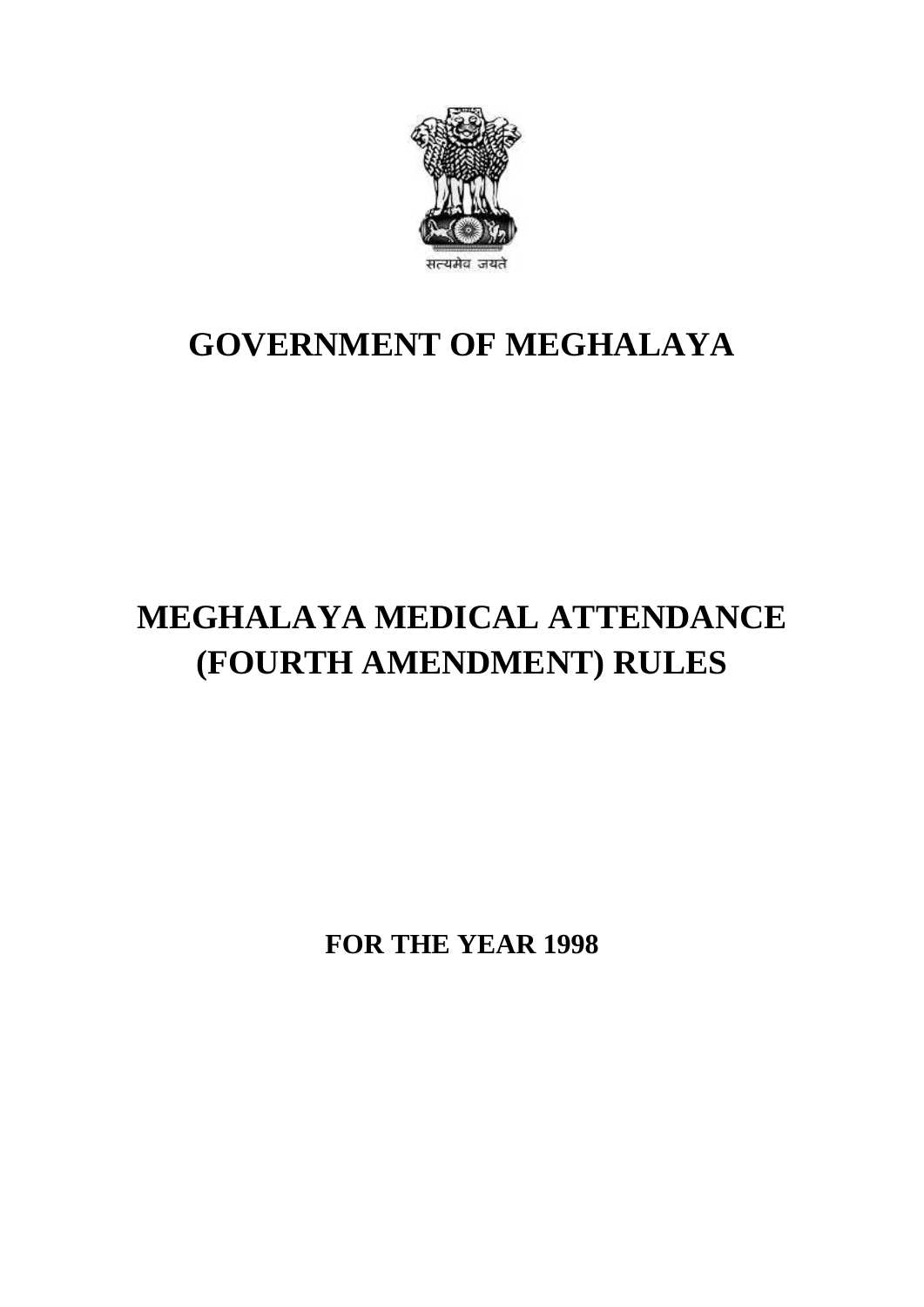### **GOVERNMENT OF MEGHALAYA HEALTH AND FAMILY WELFARE DEPARTMENT**

**….**

ORDERS BY THE GOVERNOR

#### **NOTIFICATION**

#### The 24<sup>th</sup> November, 1998

NOTIFICATION<br>The 24<sup>th</sup> November, 1998<br>No. Health.136/80/Pt.-I/2:- In exercise of the powers conferred by the proviso to Article 309<br>of the Constitution, the Governor of Meghalaya is pleased to make the following rules fur to amend the Meghalaya Medical Attendance Rules, 1981, namely:- Health.136/80/Pt.-I/2:- In exercise of the powers conferred by the proviso to Article 309<br>he Constitution, the Governor of Meghalaya is pleased to make the following rules further<br>mend the Meghalaya Medical Attendance Rule

Medical Attendance (Fourth Amendment) Rules, 1998 1. Short title and commencement – (1) These rules may be called the Meghalaya<br>Medical Attendance (Fourth Amendment) Rules, 1998<br>(2) They shall come into force at once.<br>2. Addition of new clauses to sub-rule (3) of Rule 10

Medical Attendance (Fourth Amendment) Rules, 1998<br>
(2) They shall come into force at once.<br>
2. Addition of new clauses to sub-rule (3) of Rule 10 – In sub-rule (3) of Rule 10 of the<br>
Meghalaya Medical Attendance Rules, 198 clauses (ac) and (ad) shall be added, namely:-

"(ac) Medwin Hospital, Hyderabad". "(ad) Good Health Hospital Pvt, Ltd., G.S. Road, Dispur, Guwahati".

Sd/- B. Macaulay, Under Secretary to the Govt. of Meghalaya, Sd/- B. Macaulay,<br>
nder Secretary to the Govt. of Meghalaya,<br>
Health & Family Welfare Department.<br>
….

....<br>Memo No.Health.136/80/Pt.-I/2-A, Dt. Shillong, the 24<sup>th</sup> November, 1998<br>Copy to:-

Copy to:-

- 1) The Director of Printing & Stationery, Meghalaya, Shillong for favour of publication<br>
1) The Director of Printing & Stationery, Meghalaya, Shillong for favour of publication<br>
in the Meghalaya Gazette. in the Meghalaya Gazette. 2) All Administrative Departments.<br>
2) All Administrative Departments.<br>
2) All Administrative Departments. by to:-<br>
1) The Director of Printing<br>
in the Meghalaya Gazette<br>
2) All Administrative Depart<br>
3) All Heads of Department.
- 
-